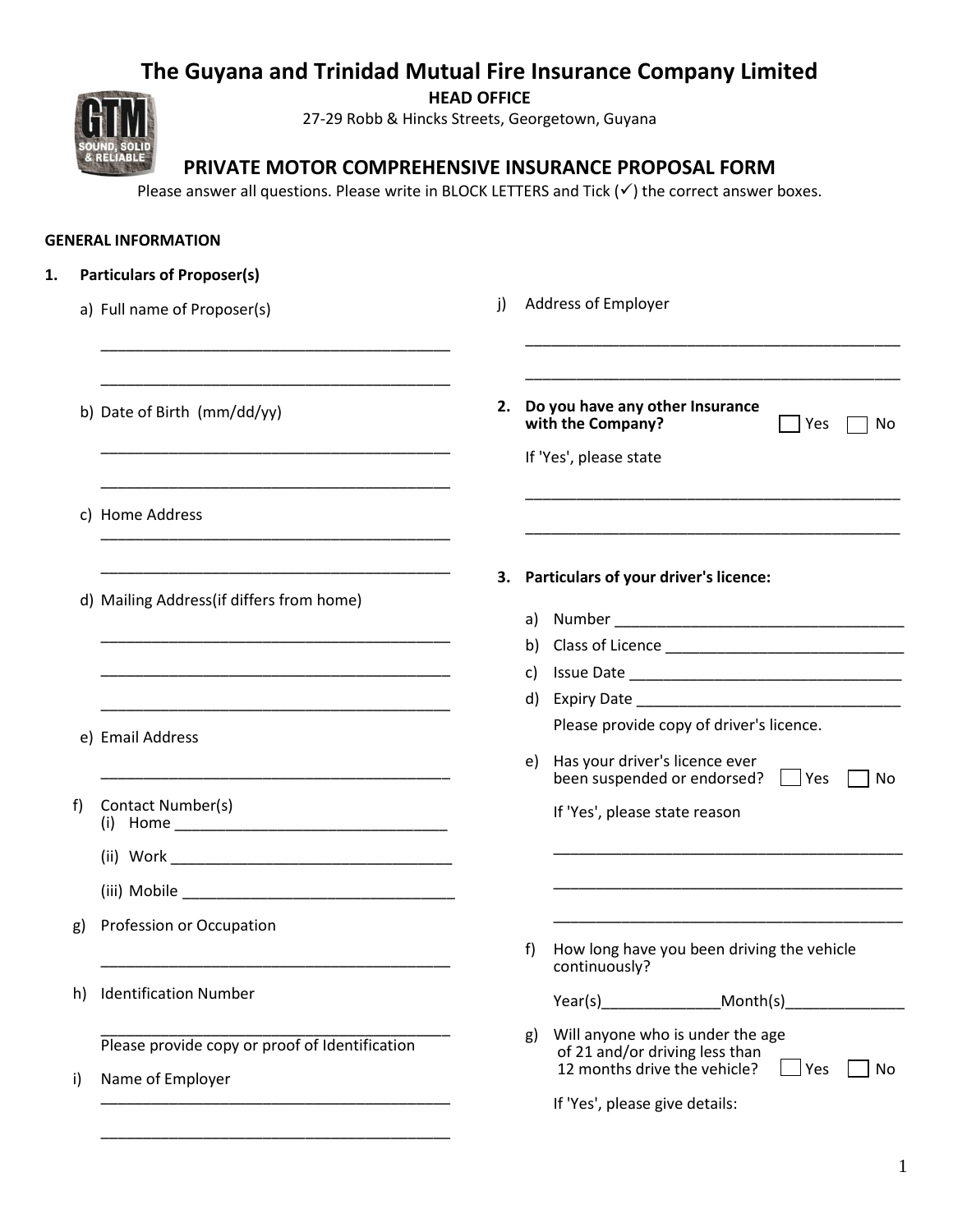| ii)  | Date of Birth                                                                        |                                                                                                              |                                                                                                                                                                                                                                                                                                                                           |
|------|--------------------------------------------------------------------------------------|--------------------------------------------------------------------------------------------------------------|-------------------------------------------------------------------------------------------------------------------------------------------------------------------------------------------------------------------------------------------------------------------------------------------------------------------------------------------|
| iii) |                                                                                      |                                                                                                              |                                                                                                                                                                                                                                                                                                                                           |
|      |                                                                                      |                                                                                                              |                                                                                                                                                                                                                                                                                                                                           |
|      |                                                                                      | Yes                                                                                                          | No                                                                                                                                                                                                                                                                                                                                        |
|      | If 'Yes', please give details:                                                       |                                                                                                              |                                                                                                                                                                                                                                                                                                                                           |
|      |                                                                                      |                                                                                                              |                                                                                                                                                                                                                                                                                                                                           |
|      |                                                                                      |                                                                                                              |                                                                                                                                                                                                                                                                                                                                           |
|      |                                                                                      |                                                                                                              |                                                                                                                                                                                                                                                                                                                                           |
| a)   |                                                                                      |                                                                                                              |                                                                                                                                                                                                                                                                                                                                           |
|      |                                                                                      |                                                                                                              |                                                                                                                                                                                                                                                                                                                                           |
|      | from previous Insurer.                                                               |                                                                                                              |                                                                                                                                                                                                                                                                                                                                           |
|      |                                                                                      |                                                                                                              |                                                                                                                                                                                                                                                                                                                                           |
| a)   | Suffer from defective vision<br>or hearing from any physical<br>or mental infirmity? | Yes                                                                                                          | No                                                                                                                                                                                                                                                                                                                                        |
| b)   | Been convicted of any<br>offence?                                                    | Yes                                                                                                          | No                                                                                                                                                                                                                                                                                                                                        |
| c)   | declined/refunded/not<br>renewed                                                     | Yes                                                                                                          | No                                                                                                                                                                                                                                                                                                                                        |
| d)   | Required to pay increased<br>premium or had special<br>conditions imposed.           | Yes                                                                                                          | No                                                                                                                                                                                                                                                                                                                                        |
| e)   | during the last 3 years.                                                             | Yes                                                                                                          | No                                                                                                                                                                                                                                                                                                                                        |
|      |                                                                                      |                                                                                                              |                                                                                                                                                                                                                                                                                                                                           |
|      |                                                                                      |                                                                                                              |                                                                                                                                                                                                                                                                                                                                           |
|      |                                                                                      |                                                                                                              |                                                                                                                                                                                                                                                                                                                                           |
| a)   |                                                                                      |                                                                                                              |                                                                                                                                                                                                                                                                                                                                           |
| b)   |                                                                                      |                                                                                                              |                                                                                                                                                                                                                                                                                                                                           |
| c)   |                                                                                      |                                                                                                              |                                                                                                                                                                                                                                                                                                                                           |
| d)   |                                                                                      |                                                                                                              |                                                                                                                                                                                                                                                                                                                                           |
|      | b)                                                                                   | Driver's Name<br>Date of Issue<br>iv) Class(es)<br>v) Prior Accident(s)<br>held by you.<br>No Claim Discount | Please provide details of previous Motor Insurance(s)<br>Name of Insurance Company<br>Please attach the original notice or No Claim Letter<br>Have you or any person who will drive:<br>Ever had insurance cancelled/<br>Had a motor vehicle accident<br>If 'Yes', please provide details<br><b>Particulars of Vehicle to be Insured:</b> |

| e) |                                                                    |  |  |  |  |  |
|----|--------------------------------------------------------------------|--|--|--|--|--|
| f) |                                                                    |  |  |  |  |  |
| g) |                                                                    |  |  |  |  |  |
| h) |                                                                    |  |  |  |  |  |
| i) |                                                                    |  |  |  |  |  |
| j) |                                                                    |  |  |  |  |  |
| k) |                                                                    |  |  |  |  |  |
| I) |                                                                    |  |  |  |  |  |
|    | m) Purchase price incl. accessories \$                             |  |  |  |  |  |
| n) | Value to be Insured \$                                             |  |  |  |  |  |
| o) |                                                                    |  |  |  |  |  |
| p) | Was the Vehicle purchased?                                         |  |  |  |  |  |
|    | Reconditioned   Second Hand<br>  New                               |  |  |  |  |  |
|    | If Second Hand, please give name and address of                    |  |  |  |  |  |
|    |                                                                    |  |  |  |  |  |
|    |                                                                    |  |  |  |  |  |
|    |                                                                    |  |  |  |  |  |
| 7. | Is the Vehicle:                                                    |  |  |  |  |  |
| a) | In good state of repair?<br>Yes<br>No                              |  |  |  |  |  |
| b) | Owned solely by you?<br>Yes<br>No                                  |  |  |  |  |  |
| c) | Registered in your name?<br>Yes<br>No                              |  |  |  |  |  |
|    | If 'No'; (1) please give full details                              |  |  |  |  |  |
|    |                                                                    |  |  |  |  |  |
|    |                                                                    |  |  |  |  |  |
|    | (2) Was?<br>Agreement of Sale provided<br>Import document provided |  |  |  |  |  |
| d) | The subject of a Hire Purchase or lien Agreement?                  |  |  |  |  |  |
|    | Yes<br>No                                                          |  |  |  |  |  |
|    | If 'Yes', please give full details                                 |  |  |  |  |  |
|    |                                                                    |  |  |  |  |  |

\_\_\_\_\_\_\_\_\_\_\_\_\_\_\_\_\_\_\_\_\_\_\_\_\_\_\_\_\_\_\_\_\_\_\_\_\_\_\_\_\_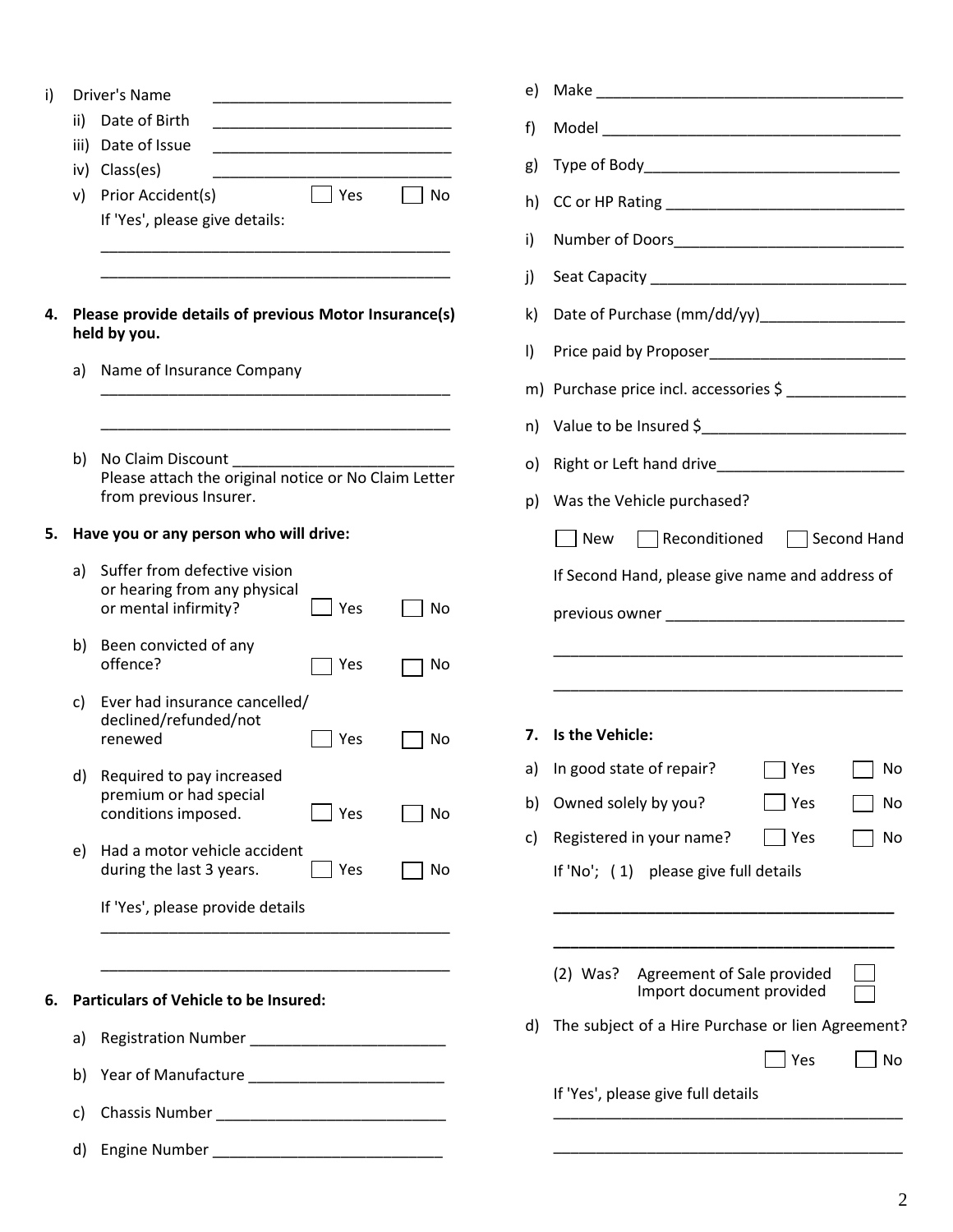| 8. Has the Engine or Body been modified or altered to increase performance?                                                                                 | l Yes | l No |  |
|-------------------------------------------------------------------------------------------------------------------------------------------------------------|-------|------|--|
| If 'Yes', please give full details<br><u> 1980 - Andrea State Barbara, ann an Cathracha ann an t-Ann an t-Ann an t-Ann an t-Ann an t-Ann an t-Ann an t-</u> |       |      |  |
|                                                                                                                                                             |       |      |  |
| 9. Where will the vehicle be kept at nights                                                                                                                 |       |      |  |
| 10. Has the Vehicle ever been involved in an accident or written off?                                                                                       | Yes   | No   |  |

# **11. Will the Vehicle be driven by?**

| $\Box$ Proposer only | Proposer and Named authorised licensed driver(s) |
|----------------------|--------------------------------------------------|
|                      |                                                  |

**Proposer and any authorised licensed driver** 

Please provide details in respect of other person(s) who will likely drive the vehicle:

| <b>Name</b> | Age | Occupation | <b>Address</b> | <b>Class of</b><br>Licence | Licence<br>No. | <b>Date of Accident</b><br>in the last 3 years |
|-------------|-----|------------|----------------|----------------------------|----------------|------------------------------------------------|
|             |     |            |                |                            |                |                                                |
|             |     |            |                |                            |                |                                                |
|             |     |            |                |                            |                |                                                |
|             |     |            |                |                            |                |                                                |

## **12. CLAIMS / ACCIDENT / LOSS HISTORY**

Please provide details of **ALL ACCIDENTS** and **LOSSES** during the past three (3) years whether resulting in a claim or not.

| Date of<br>Claim/Loss | Vehicle<br>Reg. No. | <b>Details of Accident/Loss</b> | <b>Amount Paid</b><br><b>Owner Damage</b> | <b>Amount Paid</b><br><b>Third Party</b> | <b>Driver at the Time</b><br>of Accident/Loss |
|-----------------------|---------------------|---------------------------------|-------------------------------------------|------------------------------------------|-----------------------------------------------|
|                       |                     |                                 |                                           |                                          |                                               |
|                       |                     |                                 |                                           |                                          |                                               |
|                       |                     |                                 |                                           |                                          |                                               |
|                       |                     |                                 |                                           |                                          |                                               |

#### **13. Is the Proposer entitled to join?**

| <b>Additional Premium is</b>                  | \$7,500                                                             |                                    | Additional Premium is \$16,250 |                            |
|-----------------------------------------------|---------------------------------------------------------------------|------------------------------------|--------------------------------|----------------------------|
| Any One Accident:<br>(1)<br>Any One Year:     | \$1,000,000<br>(2)<br>\$2,000,000                                   | Any One Accident:<br>Any One Year: |                                | \$1,500,000<br>\$3,000,000 |
| If 'Yes', please select one of the following: |                                                                     |                                    |                                |                            |
| Do you require higher limits?                 | Yes<br>No                                                           |                                    |                                |                            |
| Any One Accident:<br>Any One Year:            | \$500,000<br>\$1,500,000                                            |                                    |                                |                            |
|                                               | The standard Third Party Limits of Liability under this Policy are: |                                    |                                |                            |
| 14. Limits of Liability                       |                                                                     |                                    |                                |                            |
| The GTM Medical Professionals Club            |                                                                     | Yes                                | No                             |                            |
|                                               |                                                                     |                                    |                                |                            |